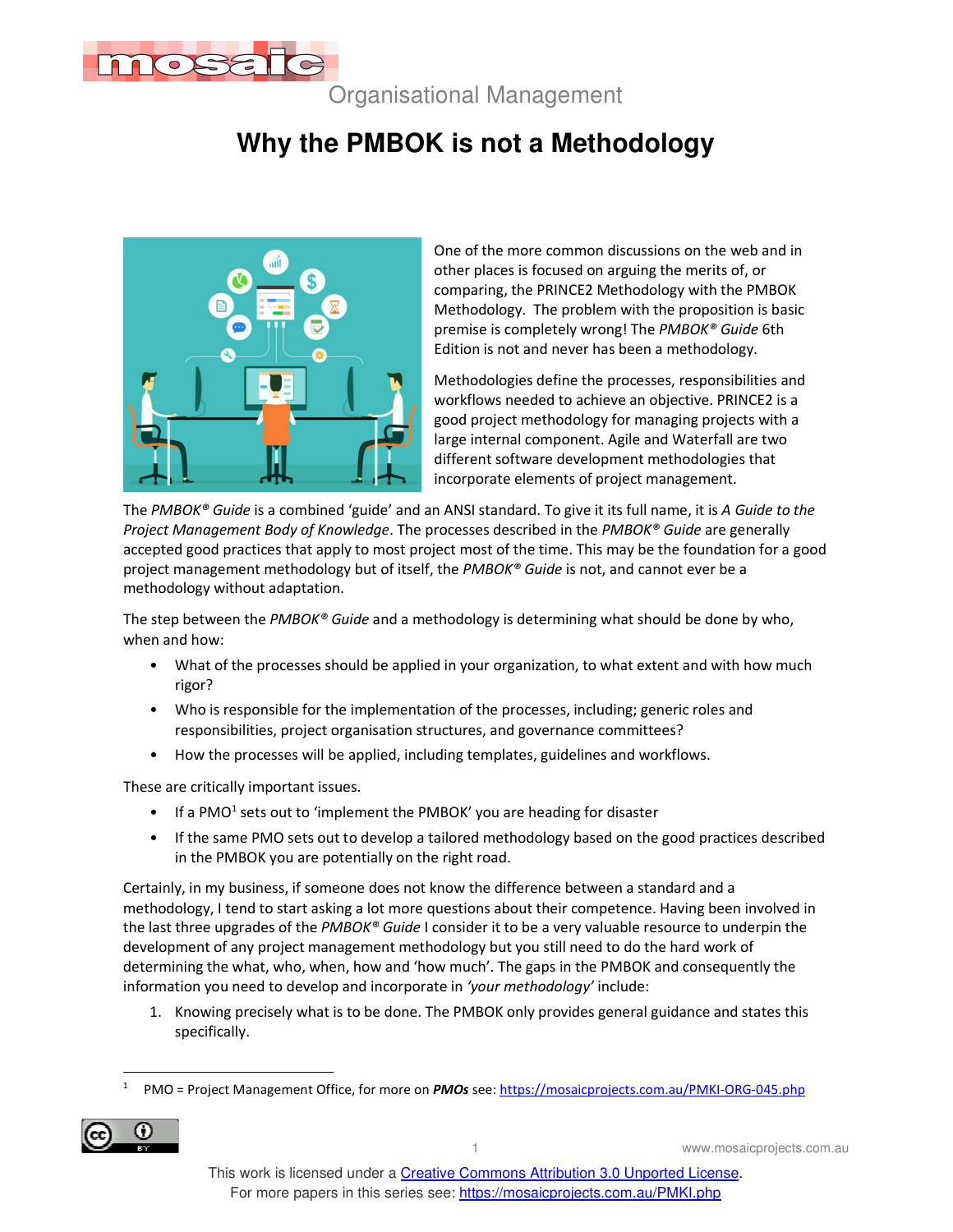## Organisational Management



2. Defining precise input, output and performance criteria to apply to each process included in the methodology. The PMBOK is largely silent on these. For one simple example: Risk Identification uses a 'probability and impact matrix', but what represents a very high, 0.80 impact on your projects, \$5000, \$50,000, \$500,000? Additionally, the 'impact' can apply to quality, safety, and time, as well as cost, which one's matter and need including in the methodology, which can be left out?? The methodology has to either define these values or describe how they will be derived for each project.

A major risk assessment I helped run was for a US\$1 billion tank farm, the team decided anything over US\$250,000 would be considered a very high risk, on other projects \$250,000 is more than their total budget.

- 3. Defining the people responsible for performing the processes by roles. The PMBOK only provides general guidance. A methodology defines roles, responsibilities and authority levels.
- 4. Developing user-friendly templates and guidance documents to implement the processes consistently<sup>2</sup>. The PMBOK is largely silent on these.
- 5. Defining the work flows. The PMBOK is well laid out in this respect but only deals with a single pass – methodologies need to deal with iterative builds.
- 6. Then you get to the questions of how often the processes are used, how intensely they are applied, who oversees the processes, how performance is measured, how the processes are improved and what happens if there is an identified problem or issue.

The above is an elementary description of the contents of any well-designed business methodology, is consistent with concepts such as Six Sigma, is well defined in the PRINCE2 methodology and is assessable in part through the PMI OPM3 construct.

In short, all the *PMBOK® Guide* offers, is precisely what it says it offers: '*a generally accepted set of good practices that may be used on most projects most of the time'*. A methodology expands on this start by defining the, what, how, who, when and how much! Even the PRINCE2 authors expect organisation to constructively adapt the methodology to their needs – one size does not fit all! Real hard work is needed.

The PMBOK is certainly a great starting point (as is PRINCE2), and having a good foundation is crucial, but foundations are only ever the beginning point – once the foundations are right, the real work of building a useful methodology (or adapting a published methodology) begins. The real skill is to make sure the methodology is as simple, quick and easy to use as possible whilst applying sufficient rigour to optimise project outcomes.

> **For more thoughts on what's needed to develop an effective methodology, see:**  https://www.mosaicprojects.com.au/WhitePapers/WP1045\_Methodologies.pdf.

> > $\overline{\phantom{a}}$

 2 For more on *processes* see: https://www.mosaicprojects.com.au/WhitePapers/WP1046\_Process\_Improvement.pdf



2 www.mosaicprojects.com.au